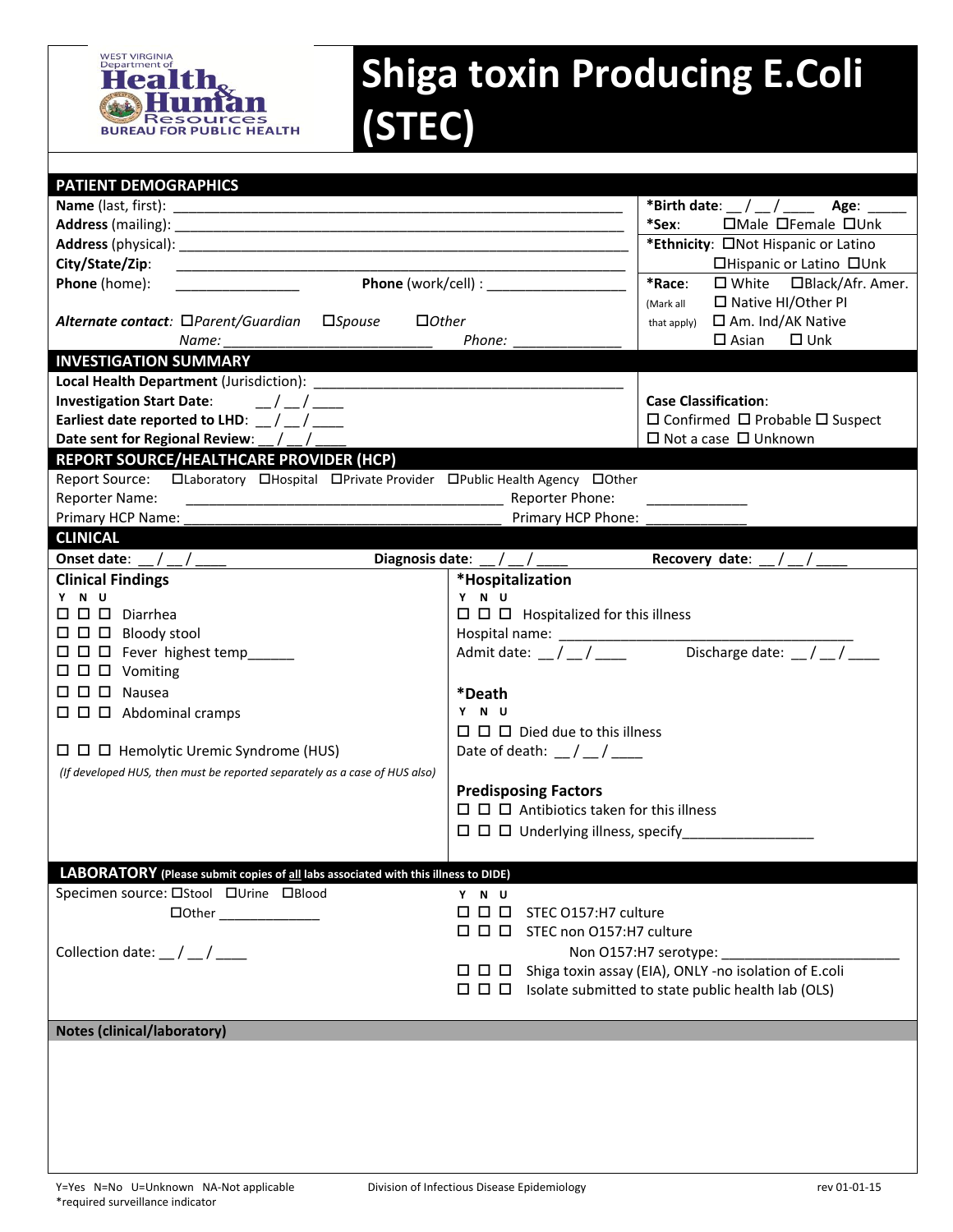| <b>INFECTION TIMELINE</b>                                                                                                        |                                                                                                                          |                                                |                 |                  |                                                                                                                   |
|----------------------------------------------------------------------------------------------------------------------------------|--------------------------------------------------------------------------------------------------------------------------|------------------------------------------------|-----------------|------------------|-------------------------------------------------------------------------------------------------------------------|
| Instructions:                                                                                                                    |                                                                                                                          |                                                | Exposure period |                  | Onset date                                                                                                        |
| Enter onset date in grey                                                                                                         |                                                                                                                          | -8                                             |                 | -1               |                                                                                                                   |
| box. Count backward to<br>determine probable                                                                                     | Days from onset                                                                                                          | (Max Incubation)                               |                 | (Min Incubation) |                                                                                                                   |
| exposure period                                                                                                                  | Calendar dates:                                                                                                          |                                                |                 |                  |                                                                                                                   |
|                                                                                                                                  |                                                                                                                          |                                                |                 |                  |                                                                                                                   |
| <b>EPIDEMIOLOGIC EXPOSURES</b>                                                                                                   |                                                                                                                          |                                                |                 |                  |                                                                                                                   |
|                                                                                                                                  |                                                                                                                          |                                                |                 |                  | *Is case a member of a high risk occupation?                                                                      |
| Y N U                                                                                                                            | $\Box$ $\Box$ $\Box$ *Eat raw or undercooked hamburger, red meat, or pork?                                               |                                                |                 | (Mark One)       | $\square$ Food Handler                                                                                            |
|                                                                                                                                  | $\Box$ $\Box$ *Eat or drink raw or unpasteurized milk?                                                                   |                                                |                 |                  | $\Box$ Health Care Worker                                                                                         |
|                                                                                                                                  | $\Box$ $\Box$ *Eat unpasteurized dairy products (soft cheese from raw milk,                                              |                                                |                 |                  | □ Day Care Worker/Attendee                                                                                        |
| queso fresco, etc.)?                                                                                                             |                                                                                                                          |                                                |                 | $\Box$ Student   |                                                                                                                   |
|                                                                                                                                  | $\Box$ $\Box$ Eat sprouts (alfalfa, clover, bean)?                                                                       |                                                |                 |                  | $\square$ None of Above                                                                                           |
| $\Box$ $\Box$ Eat raw fruits or vegetables                                                                                       |                                                                                                                          |                                                |                 |                  | Employer/School Name: _____________                                                                               |
|                                                                                                                                  | □ □ □ Work with animals or animal products (research, vet, slaughter)?                                                   |                                                |                 |                  |                                                                                                                   |
|                                                                                                                                  | $\Box$ $\Box$ D rink untreated/unchlorinated water (i.e. surface, well)?                                                 |                                                |                 |                  |                                                                                                                   |
|                                                                                                                                  | $\Box$ $\Box$ $\Box$ *Visit a petting zoo, farm or pet shop? Facility Name:                                              |                                                |                 |                  |                                                                                                                   |
|                                                                                                                                  | $\Box$ $\Box$ *Contact with livestock or manure?                                                                         |                                                |                 |                  |                                                                                                                   |
|                                                                                                                                  | $\Box$ $\Box$ Travel to another state or country? If yes, where ______________                                           |                                                |                 |                  |                                                                                                                   |
|                                                                                                                                  | $\Box$ $\Box$ Hike, camp, fish or swim? If yes, where ___________                                                        |                                                |                 |                  |                                                                                                                   |
|                                                                                                                                  | Attend any group activitites, parties or gatherings? Yes / No                                                            |                                                | If yes, list    |                  |                                                                                                                   |
| Date                                                                                                                             |                                                                                                                          | Activity                                       |                 |                  | Location                                                                                                          |
|                                                                                                                                  |                                                                                                                          |                                                |                 |                  |                                                                                                                   |
|                                                                                                                                  |                                                                                                                          |                                                |                 |                  |                                                                                                                   |
|                                                                                                                                  |                                                                                                                          |                                                |                 |                  |                                                                                                                   |
| Eat at any restaurant in the last 7 days?                                                                                        |                                                                                                                          | Yes / No                                       | If yes, list    |                  |                                                                                                                   |
| Date                                                                                                                             |                                                                                                                          | Name of Restaurant                             |                 |                  | Location                                                                                                          |
|                                                                                                                                  |                                                                                                                          |                                                |                 |                  |                                                                                                                   |
|                                                                                                                                  |                                                                                                                          | Complete Open-Ended Food History on next page. |                 |                  |                                                                                                                   |
|                                                                                                                                  |                                                                                                                          |                                                |                 |                  | Information does not need entered into WVEDSS, however it should be kept with the paper record of the case. State |
|                                                                                                                                  | health department staff may request if case is later identified as part of an outbreak.                                  |                                                |                 |                  |                                                                                                                   |
|                                                                                                                                  |                                                                                                                          | Food History Completed? Yes / No               |                 |                  |                                                                                                                   |
| <b>PUBLIC HEALTH ISSUES</b>                                                                                                      |                                                                                                                          |                                                |                 |                  | <b>PUBLIC HEALTH ACTIONS</b>                                                                                      |
|                                                                                                                                  | If any household member is symptomatic, the member is epi-linked and                                                     |                                                |                 | Y N NA           |                                                                                                                   |
| therefore is a probable case and should be investigated further. A stool<br>culture and disease case report should be completed. |                                                                                                                          |                                                |                 |                  |                                                                                                                   |
| Name                                                                                                                             | Relationship to Case Onset Date                                                                                          |                                                | Lab Testing     |                  | * Date:                                                                                                           |
|                                                                                                                                  |                                                                                                                          |                                                |                 |                  | Occupations(food, HCW, child care)                                                                                |
|                                                                                                                                  |                                                                                                                          |                                                |                 |                  | $\Box$ $\Box$ Restaurant inspection                                                                               |
|                                                                                                                                  |                                                                                                                          |                                                |                 |                  | $\Box$ $\Box$ $\Box$ Child care inspection                                                                        |
|                                                                                                                                  |                                                                                                                          |                                                |                 |                  | $\Box$ $\Box$ $\Box$ Culture symptomatic contacts                                                                 |
|                                                                                                                                  |                                                                                                                          |                                                |                 |                  | $\Box$ $\Box$ Patient is lost to follow up                                                                        |
|                                                                                                                                  | Y N NA                                                                                                                   |                                                |                 |                  |                                                                                                                   |
|                                                                                                                                  | $\Box$ $\Box$ Employed as food handler<br>ш<br>$\Box$ $\Box$ Non-occupational food handling (e.g. pot lucks, receptions) |                                                |                 |                  |                                                                                                                   |
| $\Box$ $\Box$ Attends or employed in child care                                                                                  |                                                                                                                          |                                                |                 |                  |                                                                                                                   |
|                                                                                                                                  |                                                                                                                          |                                                |                 |                  |                                                                                                                   |
| (food, HCW, child care)                                                                                                          |                                                                                                                          |                                                |                 |                  |                                                                                                                   |
| $\Box$ $\Box$ Case is part of an outbreak                                                                                        |                                                                                                                          |                                                |                 |                  |                                                                                                                   |
| <b>Outbreak Name:</b>                                                                                                            |                                                                                                                          |                                                |                 |                  |                                                                                                                   |